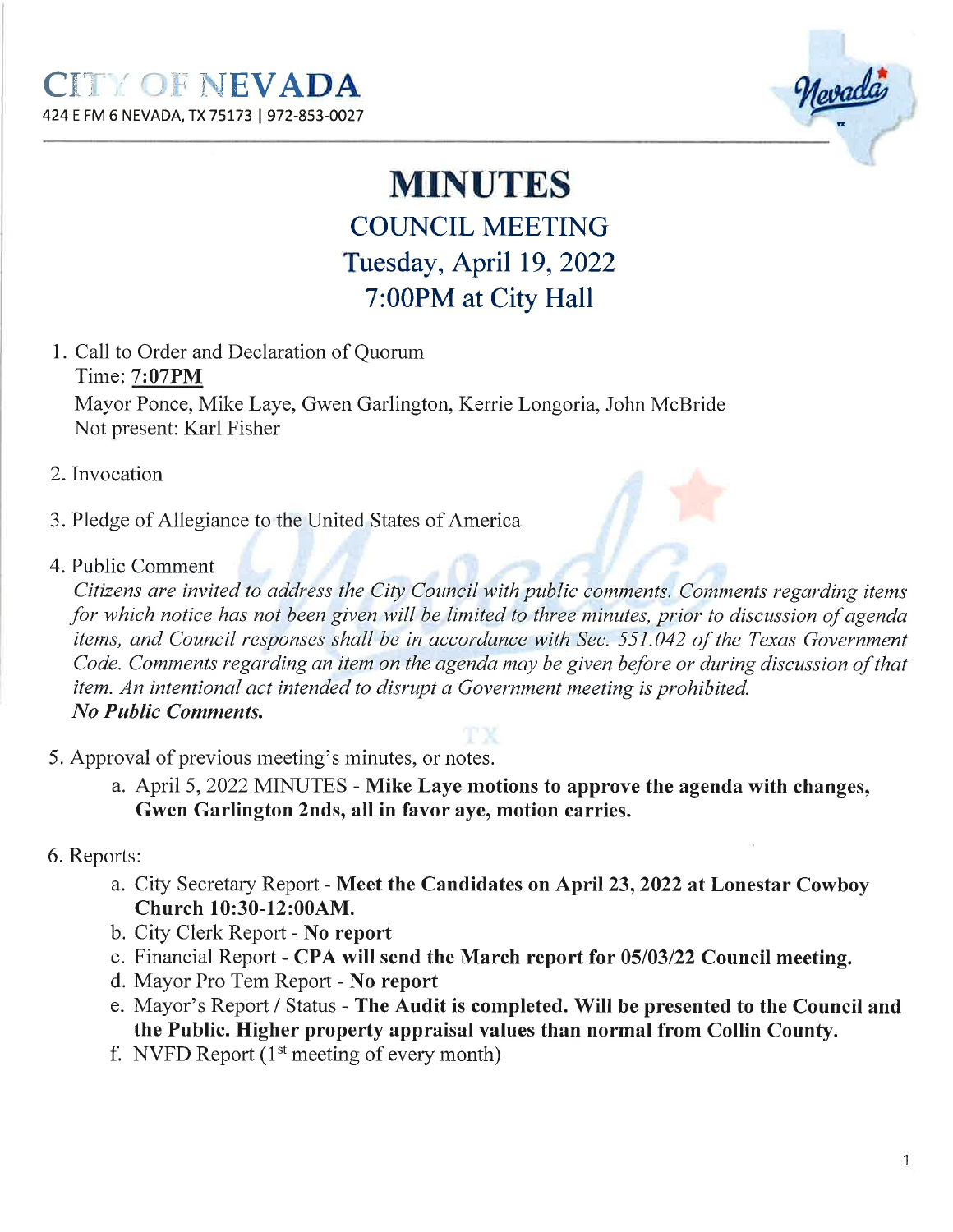#### 7. Business Session:

a. Public Hearing on Strategic Partnership Agreement with Elevon Municipal Utility

District No. 1. (Second Public Hearing)

Time in: 7:15PM Time out: 7:25PM

Sarah Landiak the Attorney for MA Partners, discussed the Strategic Partnership Agreement (SPA) with Elevon MUD. The purpose of this agreement is to annex 22 acres of City of Nevada ETJ into the MUD and build approximately 80 to 89 homes that will remain part of the MIJD until the debt of the BONDS is paid off. During the SPA, Nevada will receive all sales tax generated from the homes built in this area. The City of Nevada will be able to Annex this property back into the City in the future. The homeowners within this area will have full knowledge of this disclosure when purchasing the home. MA Partners has gifted The City of Nevada with a \$100,000 check for allowing them to annex this property into the MUD. The tax rate within the MUD is \$1.20 per \$100. City Secretary, Judy Hill, requested they contact the Post Office to let them know about the growth.

- b. Discuss/Take Action: Strategic Partnership Agreement with Elevon Municipal Utility District No. l. Take any action necessary, including approval of resolution for Strategic Partnership Agreement. Mike Laye makes a motion to approve the Strategic Partner Agreement, John McBride 2nd, all in favor aye, motion carries.
- c. Discuss/Take Action: Streamline quote for potholes. Quote covers Eugene Ln., CR 589, South St., Kerens St., East St., Collin St., gravel - Evans St. and Slatting's St., N. Cole St. Mike Laye motions to approve the S 10,950.00 quote for potholes from Streamline, Gwen Garlington 2nds, all in favor aye, motion carries.
- d. Discuss/Take Action: Replat 333 East St., Nevada, Texas. Currently one lot 11.256 acres. To be re-plated as fwo lots: Lot I - 2.895 acres, and Lot 2 - 8.0 acres. Paul Breitzman had a question about the missing.256 that is not accounted for. Sam Carroll, with Carroll Consulting, said that portion is dedicated ROW to Collin County. Mike Laye motions to approve the replat 333 East St., John McBride 2nds, all in favor aye, motion carries.

### 8. Future Agenda Items

Future agenda items shall be designated by the Mayor. In addition, a motion and a second from any two Councilpersons shall be sufficient to add an agenda item for a future meeting. Staff and counsel shall have prìor consent of the Mayor to add an agenda item for a future meeting.

Audit Culvert quote **Capital Improvement Contract with Hayter Engineering** Nevada lakes West